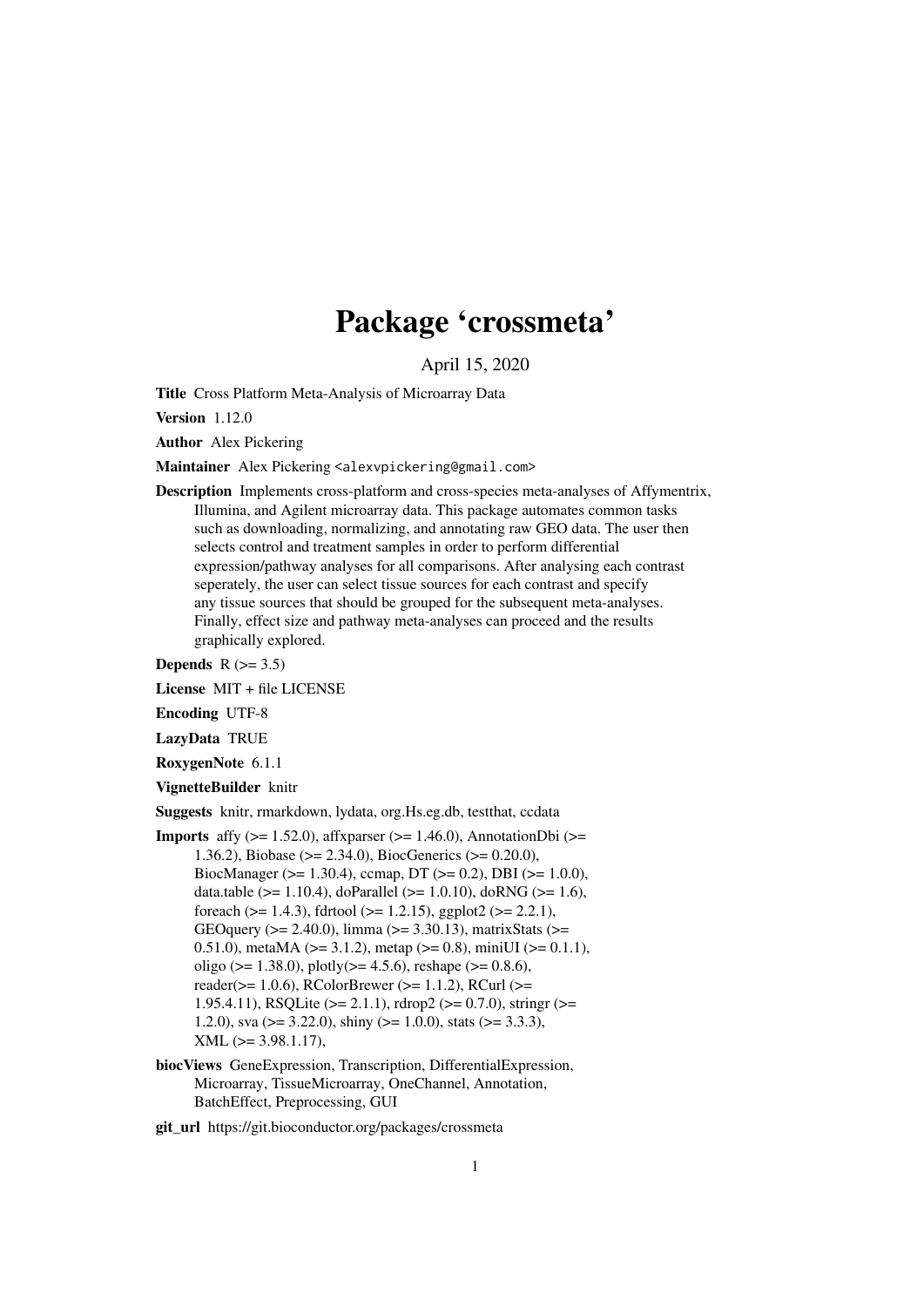git\_branch RELEASE\_3\_10 git\_last\_commit eaa2bf7 git\_last\_commit\_date 2019-10-29 Date/Publication 2020-04-14

## R topics documented:

|       | $\overline{3}$ |
|-------|----------------|
|       | $\overline{4}$ |
|       |                |
|       |                |
|       |                |
|       |                |
|       |                |
|       |                |
|       |                |
|       |                |
|       |                |
|       |                |
|       |                |
|       |                |
|       |                |
| Index | 17             |

<span id="page-1-1"></span>add\_sources *Add sample source information for meta-analysis.*

#### Description

User selects a tissue source for each contrast and indicates any sources that should be paired. This step is required if you would like to perform source-specific effect-size/pathway meta-analyses.

#### Usage

add\_sources(diff\_exprs, data\_dir = getwd())

#### Arguments

| diff_exprs | Previous result of diff_expr, which can be reloaded using load_diff. |
|------------|----------------------------------------------------------------------|
| data_dir   | String specifying directory of GSE folders.                          |

<span id="page-1-0"></span>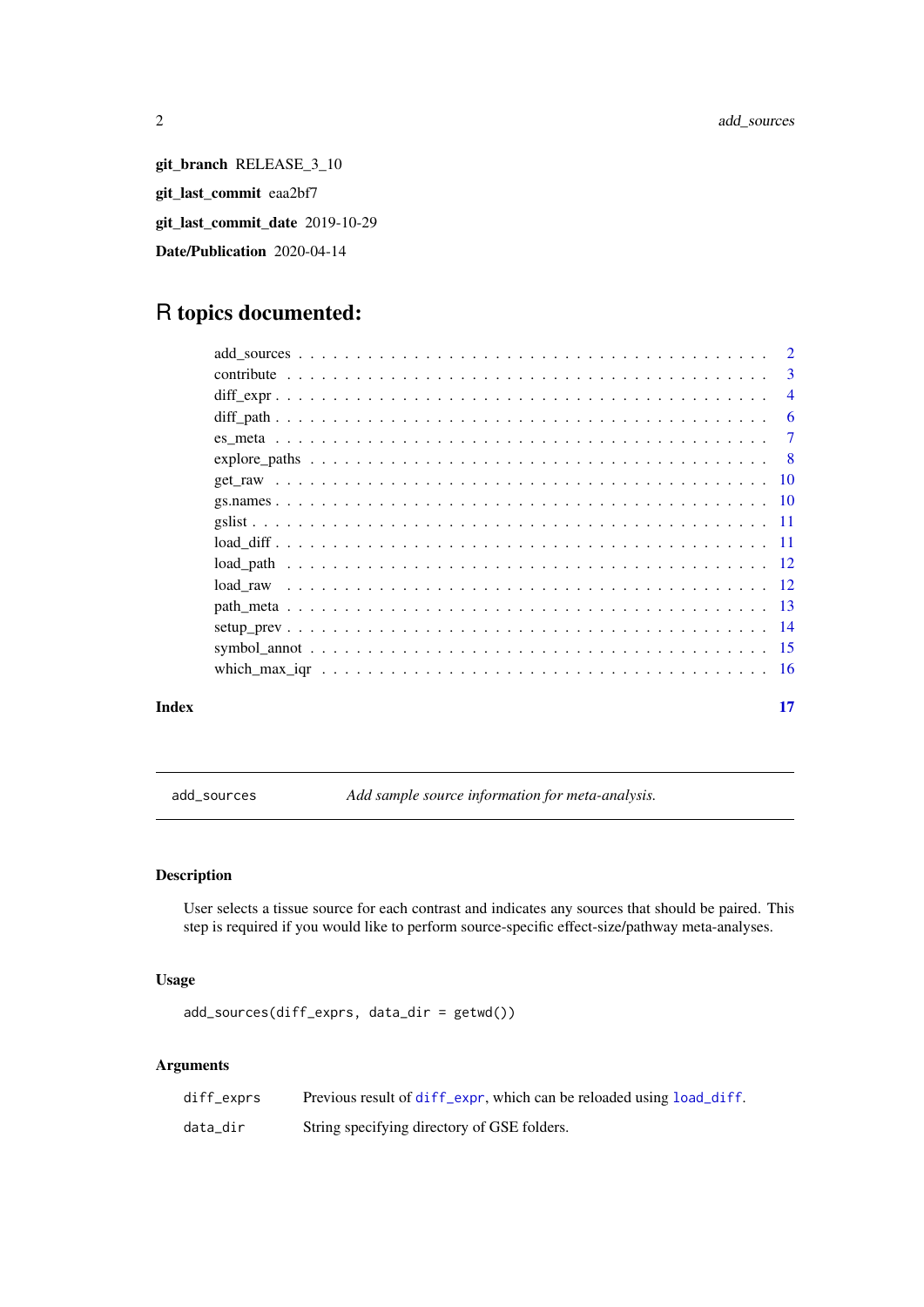#### <span id="page-2-0"></span>contribute 3

#### Details

The Sources tab is used to add a source for each contrast. To do so: click the relevant contrast rows, search for a source in the *Sample source* dropdown box, and then click the *Add* button.

The Pairs tab is used to indicate sources that should be paired (treated as the same source for subsequent effect-size and pathway meta-analyses). To do so: select at least two sources from the *Paired sources* dropdown box, and then click the *Add* button.

For each GSE, analysis results with added sources/pairs are saved in the corresponding GSE folder (in data\_dir) that was created by [get\\_raw](#page-9-1).

#### Value

Same as [diff\\_expr](#page-3-1) with added slots for each GSE in diff\_exprs:

| sources | Named vector specifying selected sample source for each contrast. Vector names    |
|---------|-----------------------------------------------------------------------------------|
|         | identify the contrast.                                                            |
| pairs   | List of character vectors indicating tissue sources that should be treated as the |
|         | same source for subsequent effect-size and pathway meta-analyses.                 |

#### Examples

library(lydata)

```
# load result of previous call to diff_expr:
data_dir <- system.file("extdata", package = "lydata")
gse_names <- c("GSE9601", "GSE34817")
anals <- load_diff(gse_names, data_dir)
# run shiny GUI to add tissue sources
# anals <- add_sources(anals, data_dir)
```
contribute *Contribute results of meta-analysis to public database.*

#### Description

Contributed results will be used to build a freely searchable database of gene expression metaanalyses.

#### Usage

```
contribute(diff_exprs, subject)
```
#### Arguments

| diff_exprs | Result of call to diff expr.                                                      |
|------------|-----------------------------------------------------------------------------------|
| subject    | String identifying meta-analysis subject (e.g. "rapamycin" or "prostate_cancer"). |

#### Details

Performs meta-analysis on diff\_exprs using es\_meta. Sends overall mean effect size values and minimal information needed to reproduce meta-analysis.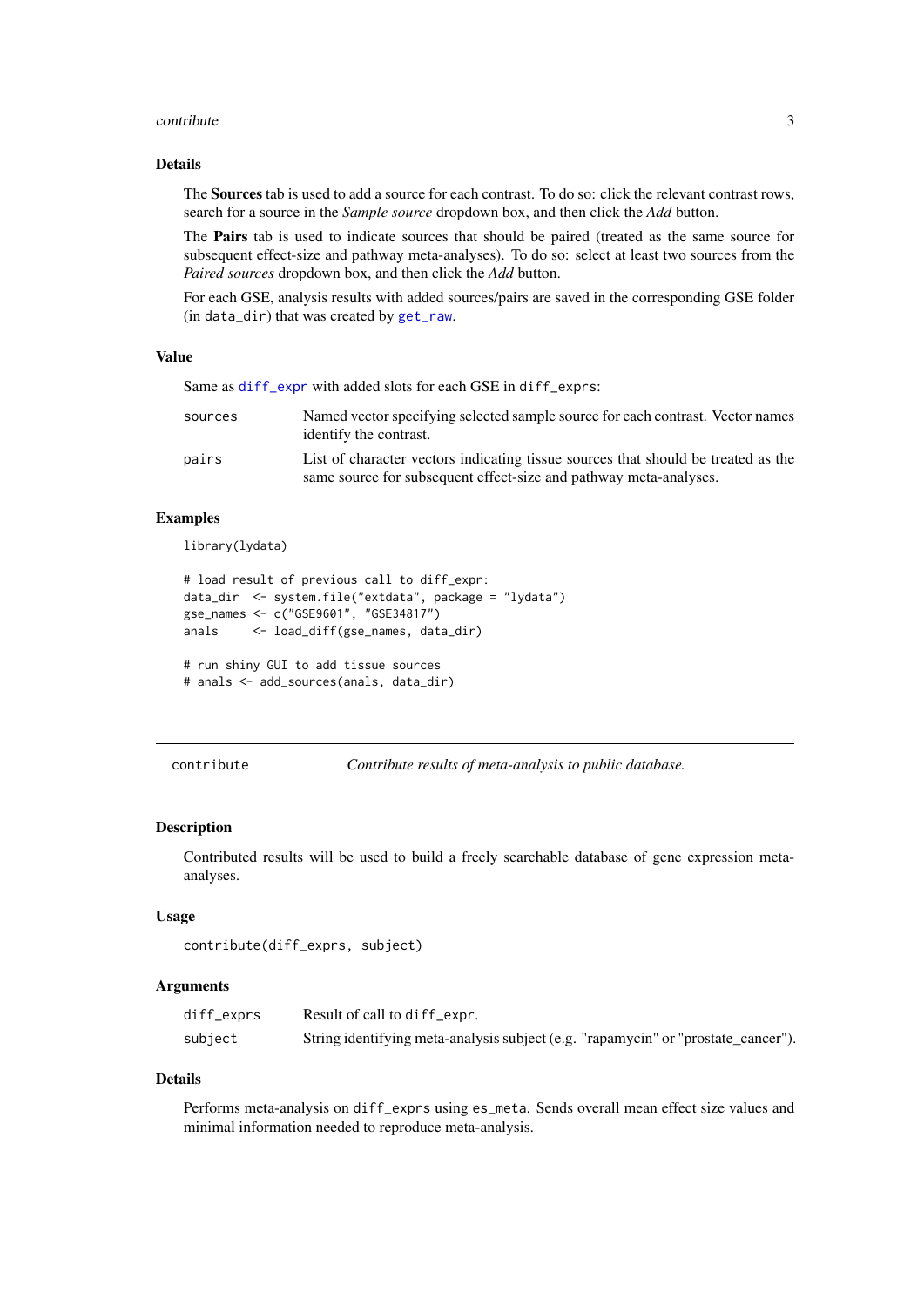#### Value

NULL (used to contribute meta-analysis).

#### Examples

```
library(lydata)
# location of data
data_dir <- system.file("extdata", package = "lydata")
# gather GSE names
gse_names <- c("GSE9601", "GSE15069", "GSE50841", "GSE34817", "GSE29689")
# load differential expression analyses
anals <- load_diff(gse_names, data_dir)
# contribute results of meta-analysis
# contribute(anals, subject = "LY294002")
```
<span id="page-3-1"></span>diff\_expr *Differential expression analysis of esets.*

#### Description

After selecting control and test samples for each contrast, surrogate variable analysis ([sva](#page-0-0)) and differential expression analysis is performed.

#### Usage

```
diff_expr(esets, data_dir = getwd(), annot = "SYMBOL",
 prev_anals = list(NULL), svanal = TRUE)
```
#### Arguments

| esets      | List of annotated esets. Created by <b>load_raw</b> .                                                                                                                                                                                                                                                                                                                     |
|------------|---------------------------------------------------------------------------------------------------------------------------------------------------------------------------------------------------------------------------------------------------------------------------------------------------------------------------------------------------------------------------|
| data_dir   | String specifying directory of GSE folders.                                                                                                                                                                                                                                                                                                                               |
| annot      | String, column name in fData common to all esets. For duplicated values in this<br>column, the row with the highest interquartile range across selected samples<br>will be kept. If meta-analysis will follow, appropriate values are "SYMBOL"<br>(default - for gene level analysis) or, if all esets are from the same platform,<br>"PROBE" (for probe level analysis). |
| prev_anals | Previous result of diff_expr, which can be reloaded using load_diff. If<br>present, previous selections, names, and pairs will be reused.                                                                                                                                                                                                                                 |
| svanal     | Use surrogate variable analysis? Default is TRUE.                                                                                                                                                                                                                                                                                                                         |
|            |                                                                                                                                                                                                                                                                                                                                                                           |

<span id="page-3-0"></span>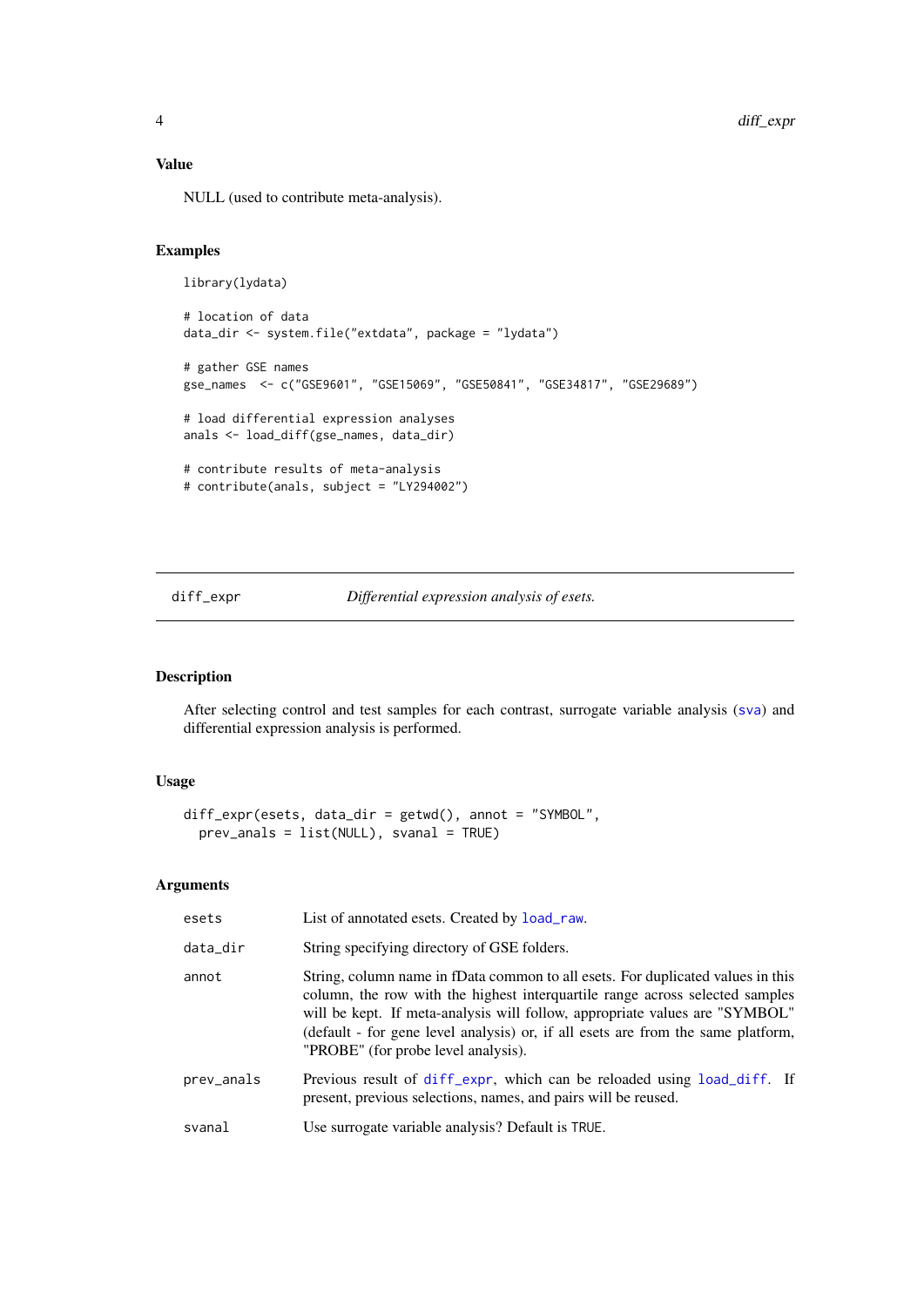#### <span id="page-4-0"></span>diff\_expr 5

#### Details

The Samples tab is used to select control and test samples for each contrast. To do so: select rows for control samples, type a group name in the *Control group name* text input box and click the *Add Group* button. Repeat for test samples. While adding additional contrasts, a previous control group can be quickly reselected from the *Previous selections* dropdown box. After control and test samples have been added for all contrasts that you wish to include, click the *Done* button. Repeat for all GSEs.

Paired samples (e.g. the same subject before and after treatment) can be specified by selecting sample rows to pair and then clicking *Pair Samples*. The author does not usually specify paired samples and instead allows surrogate variable analysis to discover these inter-sample relationships from the data itself.

The Contrasts tab is used to view and delete contrasts that have already been added.

For each GSE, analysis results are saved in the corresponding GSE folder in data\_dir that was created by [get\\_raw](#page-9-1). If analyses needs to be repeated, previous results can be reloaded with [load\\_diff](#page-10-1) and supplied to the prev\_anals parameter. In this case, previous selections, names, and pairs will be reused.

#### Value

List of named lists, one for each GSE. Each named list contains:

| pdata      | data.frame with phenotype data for selected samples. Columns treatment ('ctrl'<br>or 'test'), group, and pairs are added based on user selections.                |
|------------|-------------------------------------------------------------------------------------------------------------------------------------------------------------------|
| top_tables | List with results of topTable call (one per contrast). These results account for<br>the effects of nuissance variables discovered by surrogate variable analysis. |
| ebayes_sv  | Results of call to eBayes with surrogate variables included in the model matrix.                                                                                  |
| annot      | Value of annot variable.                                                                                                                                          |

#### Examples

library(lydata)

```
# location of raw data
data_dir <- system.file("extdata", package = "lydata")
# gather GSE names
gse_names <- c("GSE9601", "GSE15069", "GSE50841", "GSE34817", "GSE29689")
# load first eset
esets <- load_raw(gse_names[1], data_dir)
# run analysis
# anals <- diff_expr(esets, data_dir)
# re-run analysis on first eset
```

```
prev <- load_diff(gse_names[1], data_dir)
# anals <- diff_expr(esets[1], data_dir, prev_anals = prev)
```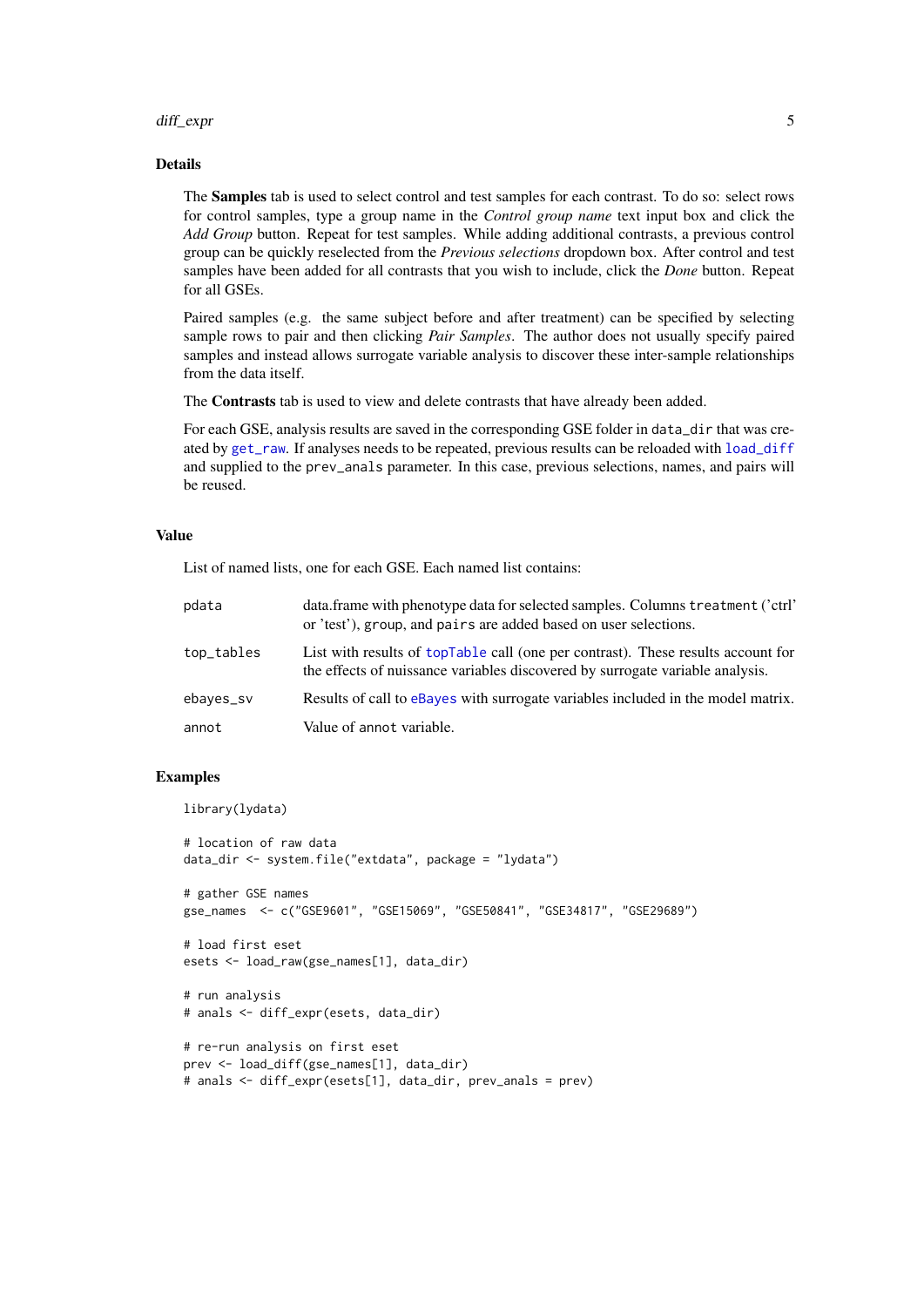<span id="page-5-1"></span><span id="page-5-0"></span>

Performs PADOG pathway analysis using KEGG database (downloaded Feb 2017).

#### Usage

diff\_path(esets, prev\_anals, data\_dir = getwd())

#### Arguments

| esets      | List of annotated esets. Created by <b>load_raw</b> .                |
|------------|----------------------------------------------------------------------|
| prev_anals | Previous result of diff expr, which can be reloaded using load diff. |
| data dir   | String specifying directory for GSE folders.                         |

#### Details

If you wish to perform source-specific pathway meta-analyses, [add\\_sources](#page-1-1) must be used before diff\_paths.

For each GSE, analysis results are saved in the corresponding GSE folder in data\_dir that was created by [get\\_raw](#page-9-1). PADOG outperforms other pathway analysis algorithms at prioritizing expected pathways (see references).

#### Value

List of named lists, one for each GSE. Each named list contains:

padog\_tables data.frames containing [padog](#page-0-0) pathway analysis results for each contrast.

If [add\\_sources](#page-1-1) is used first:

| sources | Named vector specifying selected sample source for each contrast. Vector names<br>identify the contrast.                               |
|---------|----------------------------------------------------------------------------------------------------------------------------------------|
| pairs   | List of character vectors indicating tissue sources that should be treated as the<br>same source for subsequent pathway meta-analysis. |

#### References

Tarca AL, Bhatti G, Romero R. A Comparison of Gene Set Analysis Methods in Terms of Sensitivity, Prioritization and Specificity. Chen L, ed. PLoS ONE. 2013;8(11):e79217. doi:10.1371/journal.pone.0079217.

Dong X, Hao Y, Wang X, Tian W. LEGO: a novel method for gene set over-representation analysis by incorporating network-based gene weights. Scientific Reports. 2016;6:18871. doi:10.1038/srep18871.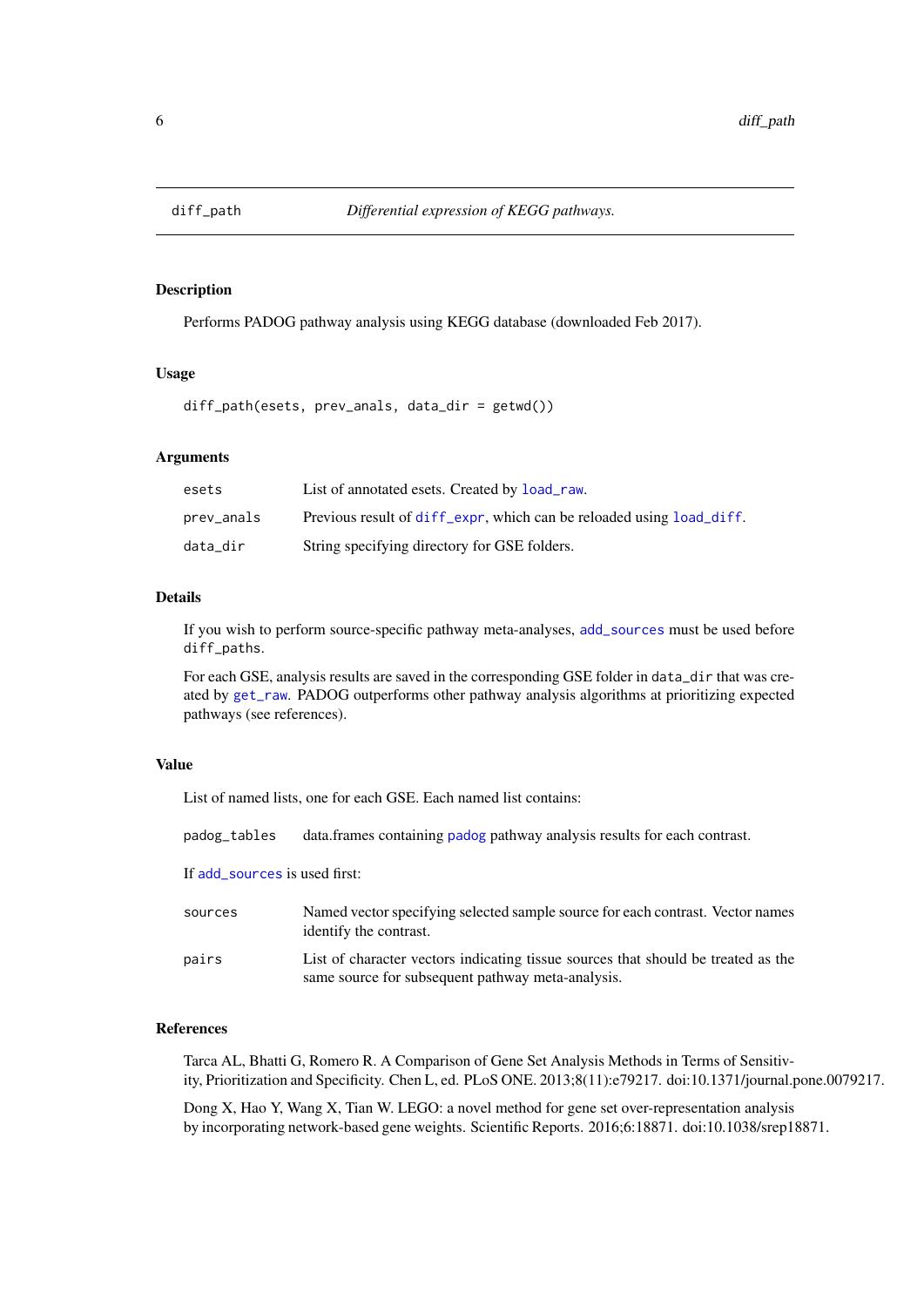#### <span id="page-6-0"></span>es\_meta 7

#### Examples

```
library(lydata)
# location of data
data_dir <- system.file("extdata", package = "lydata")
# gather GSE names
gse_names <- c("GSE9601", "GSE15069", "GSE50841", "GSE34817", "GSE29689")
# load esets
esets <- load_raw(gse_names, data_dir)
# load previous differential expression analysis
anals <- load_diff(gse_names, data_dir)
# add tissue sources to perform seperate meta-analyses for each source (recommended)
# anals <- add_sources(anals)
# perform pathway analysis for each contrast
# path_anals <- diff_path(esets, anals, data_dir)
```
<span id="page-6-1"></span>es\_meta *Effect size combination meta analysis.*

#### Description

Performs effect-size meta-analyses across all studies and seperately for each tissue source.

#### Usage

es\_meta(diff\_exprs, cutoff =  $0.3$ , by\_source =  $FALSE$ )

#### Arguments

| diff_exprs | Previous result of diff_expr, which can be reloaded using load_diff.                         |  |
|------------|----------------------------------------------------------------------------------------------|--|
| cutoff     | Minimum fraction of contrasts that must have measured each gene. Between 0<br>and $1$ .      |  |
| by_source  | Should seperate meta-analyses be performed for each tissue source added with<br>add_sources? |  |

#### Details

Builds on [zScores](#page-0-0) function from GeneMeta by allowing for genes that were not measured in all studies. This implementation also uses moderated unbiased effect sizes calculated by [effectsize](#page-0-0) from metaMA and determines false discovery rates using [fdrtool](#page-0-0).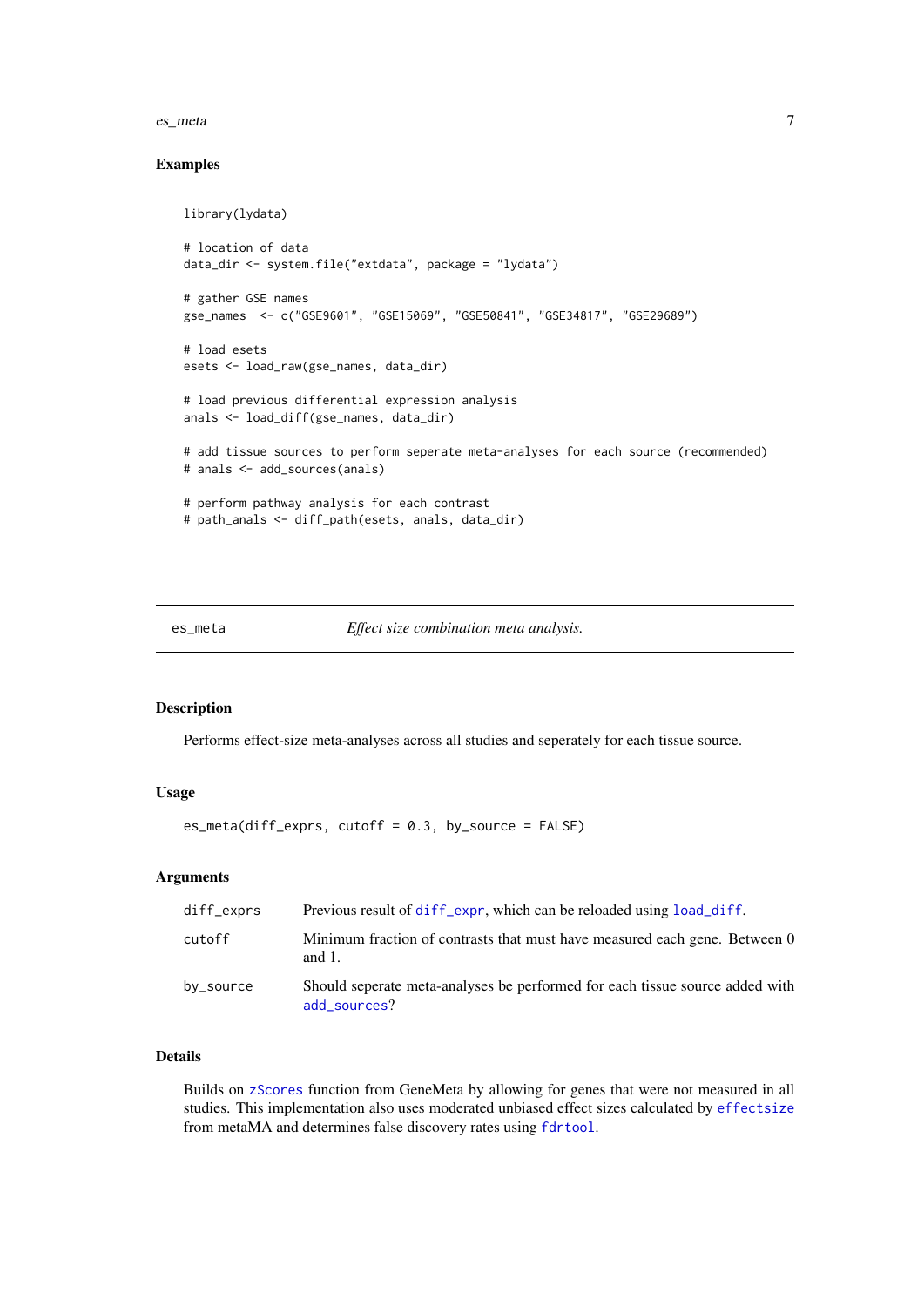#### Value

A list of named lists, one for each tissue source. Each list contains two named data.frames. The first, filt, has all the columns below for genes present in cutoff or more fraction of contrasts. The second, raw, has only dprime and vardprime columns, but for all genes (NAs for genes not measured by a given contrast).

| dprime    | Unbiased effect sizes (one column per contrast).              |
|-----------|---------------------------------------------------------------|
| vardprime | Variances of unbiased effect sizes (one column per contrast). |
| mu        | Overall mean effect sizes.                                    |
| var       | Variances of overall mean effect sizes.                       |
| z         | Overall z score $=$ mu / sqrt(var).                           |
| fdr       | False discovery rates calculated from column z using fdrtool. |
| pval      | p-values calculated from column z using fdrtool.              |

#### Examples

#### library(lydata)

```
# location of data
data_dir <- system.file("extdata", package = "lydata")
# gather GSE names
gse_names <- c("GSE9601", "GSE15069", "GSE50841", "GSE34817", "GSE29689")
# load previous analysis
anals <- load_diff(gse_names, data_dir)
# add tissue sources to perform seperate meta-analyses for each source (optional)
# anals <- add_sources(anals, data_dir)
# perform meta-analysis
es <- es_meta(anals, by_source = TRUE)
```
explore\_paths *Explore pathway meta analyses.*

#### Description

Shiny app for interactively exploring the results of effect-size and pathway meta-analyses. The app also interfaces with the ccmap package in order to explore drugs that are predicted to reverse or mimic your signature.

#### Usage

```
explore_paths(es_res, path_res, drug_info = NULL, type = c("both",
  "mimic", "reverse"))
```
<span id="page-7-0"></span>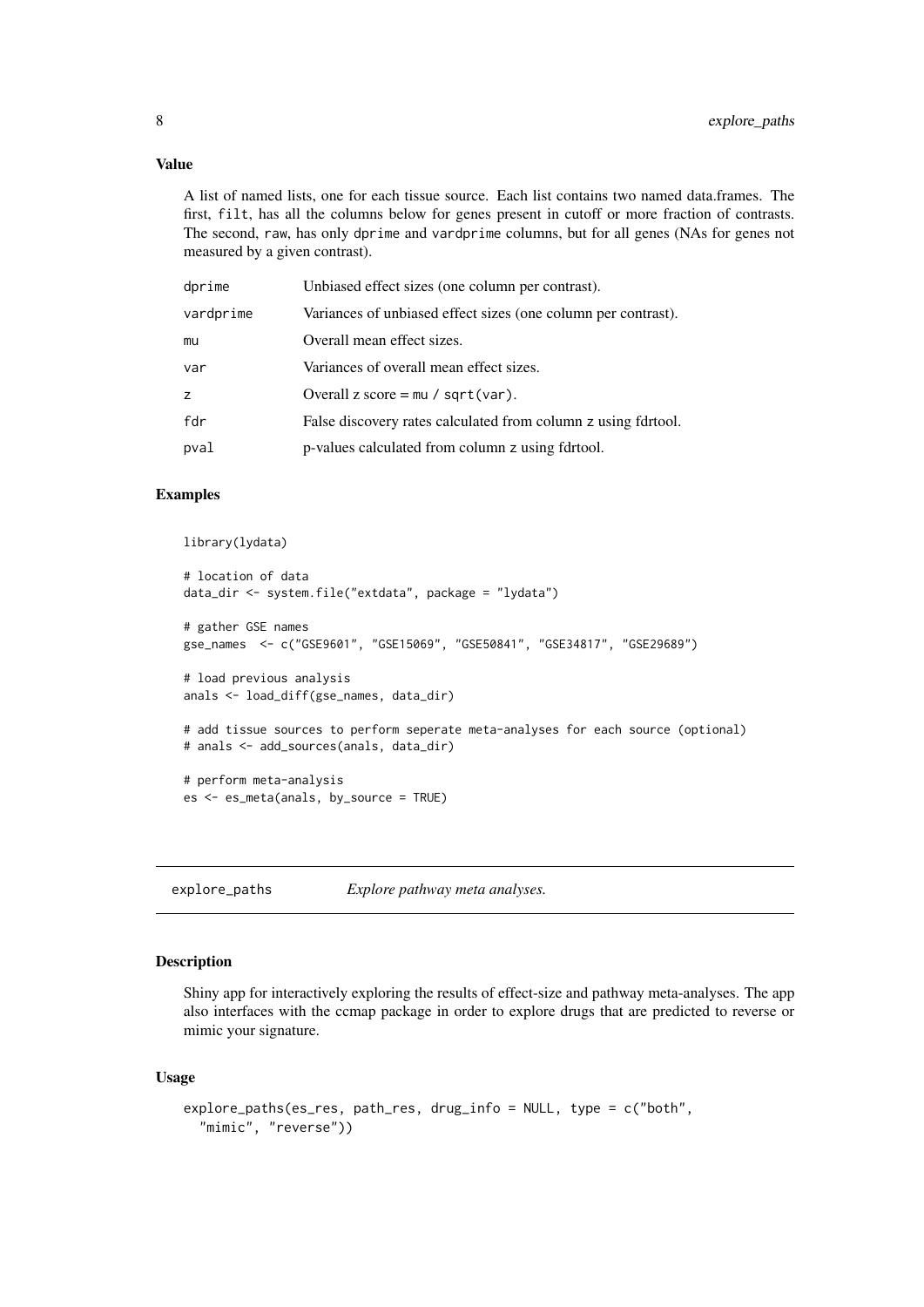#### <span id="page-8-0"></span>explore\_paths 9

#### Arguments

| es_res    | Result of call to es_meta.                                                                                                     |
|-----------|--------------------------------------------------------------------------------------------------------------------------------|
| path_res  | Result of call to path_meta.                                                                                                   |
| drug_info | Matrix of differential expression values for drugs (rows are genes, columns are<br>drugs). If NULL (default), cmap_es is used. |
| type      | Desired direction of drug action on query signature (see details). One of either<br>'both' (Default), 'mimic', or 'reverse'.   |

#### Details

For a given tissue source (top left dropdown box) and KEGG pathway (bottom left dropdown box, ordered by increasing false discovery rate), effect-sizes (y-axis) are plotted for each gene in the pathway (x-axis, ordered by decreasing asbsolute effect size).

For each gene, open circles give the effect-sizes for each contrast. The transparency of the open circles is proportional to the standard deviation of the effect-size for each contrast. For each gene, error bars give one standard deviation above and below the the overall meta-analysis effect-size.

The top drugs for the full signature in a given tissue (top right dropdown box, red points) and just the pathway genes (bottom right dropdown box, blue points) are orderered by decreasing (if type is 'both' or 'mimic') or increasing (if type is 'reverse') similarity. Positive and negative pearson correlations correspond to drugs that, respectively, mimic and reverse the query signature.

Drug effect sizes can be made visible by either clicking the legend entries (top left of plot) or selecting a new drug in the dropdown boxes.

When a new tissue source or pathway is selected, the top drug and pathway dropdown boxes are approriately updated.

#### Value

None

library(lydata)

#### Examples

```
data_dir <- system.file("extdata", package = "lydata")
gse_names <- c("GSE9601", "GSE15069", "GSE50841", "GSE34817", "GSE29689")
# load result of previous call to diff expr:
es_anals <- load_diff(gse_names, data_dir)
# run shiny GUI to add tissue sources
# es_anals <- add_sources(es_anals, data_dir)
# perform effect-size meta-analyses for each tissue source
es_res <- es_meta(es_anals, by_source = TRUE)
# load result of previous call to diff_path:
# path_anals <- load_path(gse_names, data_dir)
# perform pathway meta-analyses for each tissue source
# path_res <- path_meta(path_anals, ncores = 1, nperm = 100, by_source = TRUE)
# explore pathway meta-analyses
```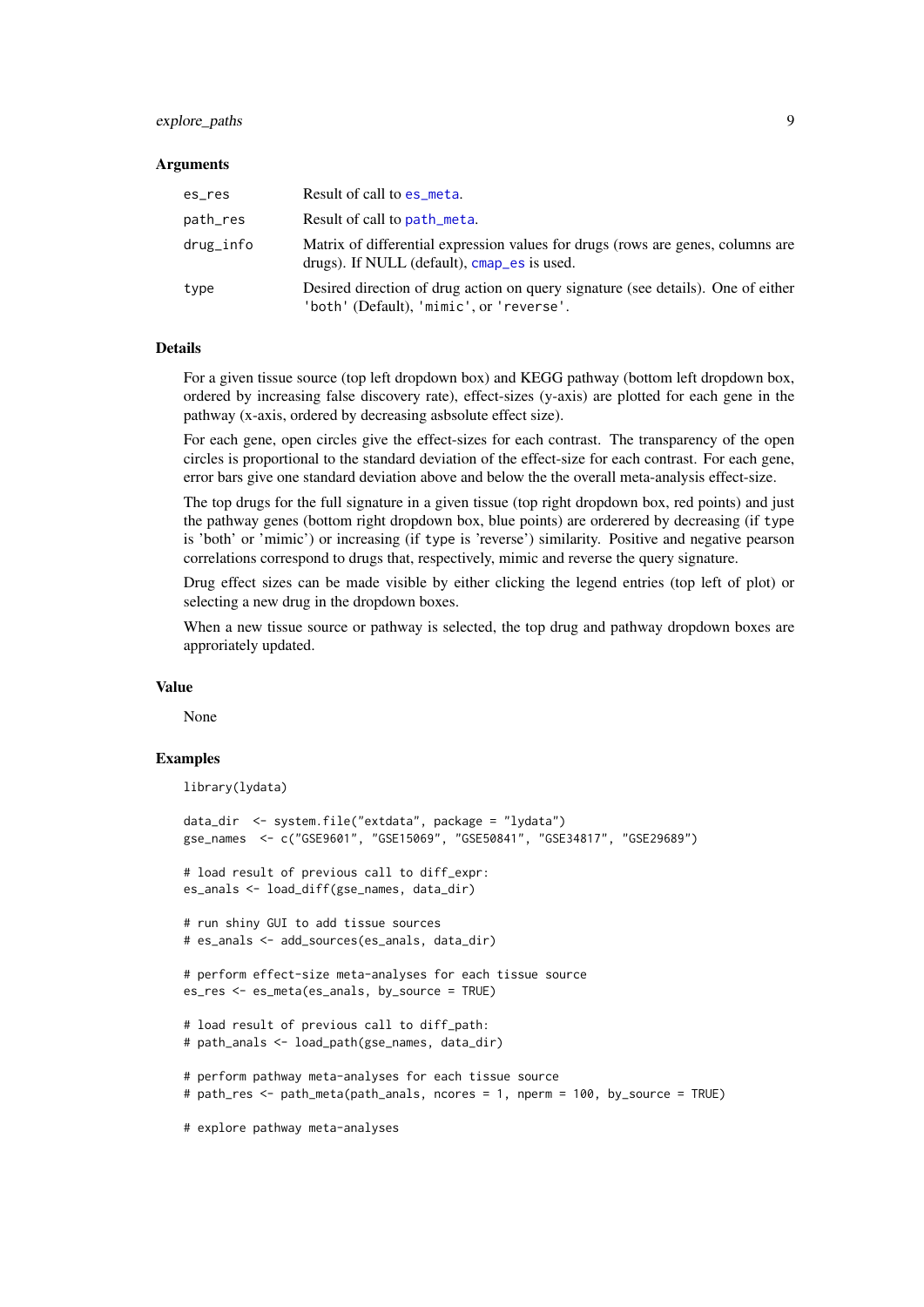```
# explore_paths(es_res, path_res)
```
<span id="page-9-1"></span>

Downloads and unpacks microarray supplementary files from GEO. Files are stored in the supplied data directory under the GSE name.

#### Usage

get\_raw(gse\_names, data\_dir = getwd())

#### Arguments

| gse_names | Character vector of GSE names to download.   |
|-----------|----------------------------------------------|
| data dir  | String specifying directory for GSE folders. |

#### Value

NULL (for download/unpack only).

#### See Also

[load\\_raw](#page-11-1).

#### Examples

```
get_raw("GSE41845")
```
gs.names *Map between KEGG pathway numbers and names.*

#### Description

Used to map human KEGG pathway numbers to names. Updated Feb 2017.

#### Usage

```
data(gs.names)
```
#### Format

An object of class character of length 310.

#### Value

A named character vector of human KEGG pathway names. Names of vector are KEGG pathway numbers.

<span id="page-9-0"></span>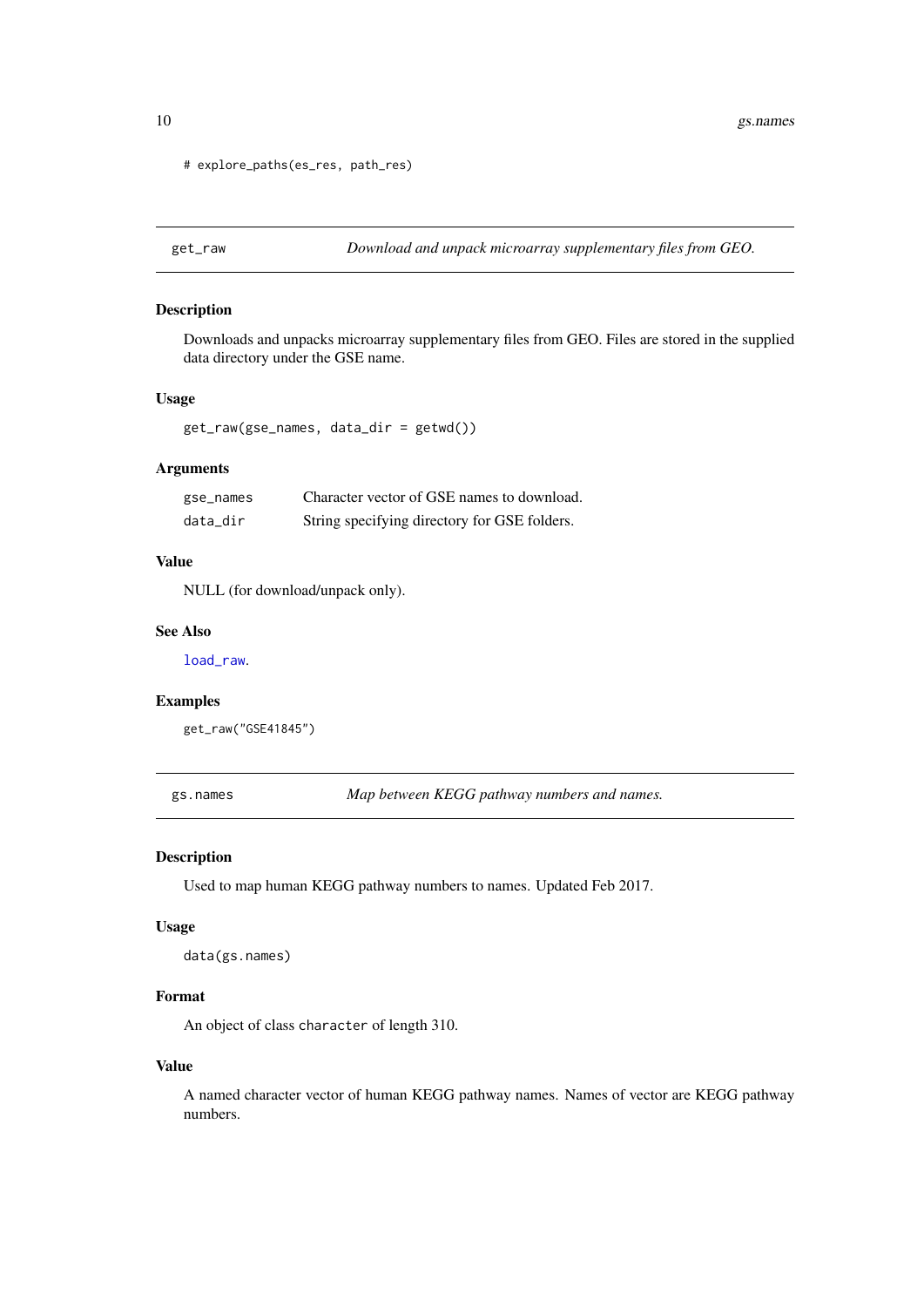<span id="page-10-0"></span>

Genes for human KEGG pathways. Updated Feb 2017.

#### Usage

data(gslist)

#### Format

An object of class list of length 310.

#### Value

A named list with entrez ids of genes for human KEGG pathways. List names are KEGG pathway numbers.

<span id="page-10-1"></span>load\_diff *Load previous differential expression analyses.*

#### Description

Loads previous differential expression analyses.

### Usage

```
load_diff(gse_names, data_dir = getwd(), annot = "SYMBOL")
```
#### Arguments

| gse_names | Character vector specifying GSE names to be loaded.    |
|-----------|--------------------------------------------------------|
| data dir  | String specifying directory of GSE folders.            |
| annot     | Level of previous analysis (e.g. "SYMBOL" or "PROBE"). |

#### Value

Result of previous call to [diff\\_expr](#page-3-1).

#### Examples

library(lydata)

```
data_dir <- system.file("extdata", package = "lydata")
gse_names <- c("GSE9601", "GSE34817")
prev <- load_diff(gse_names, data_dir)
```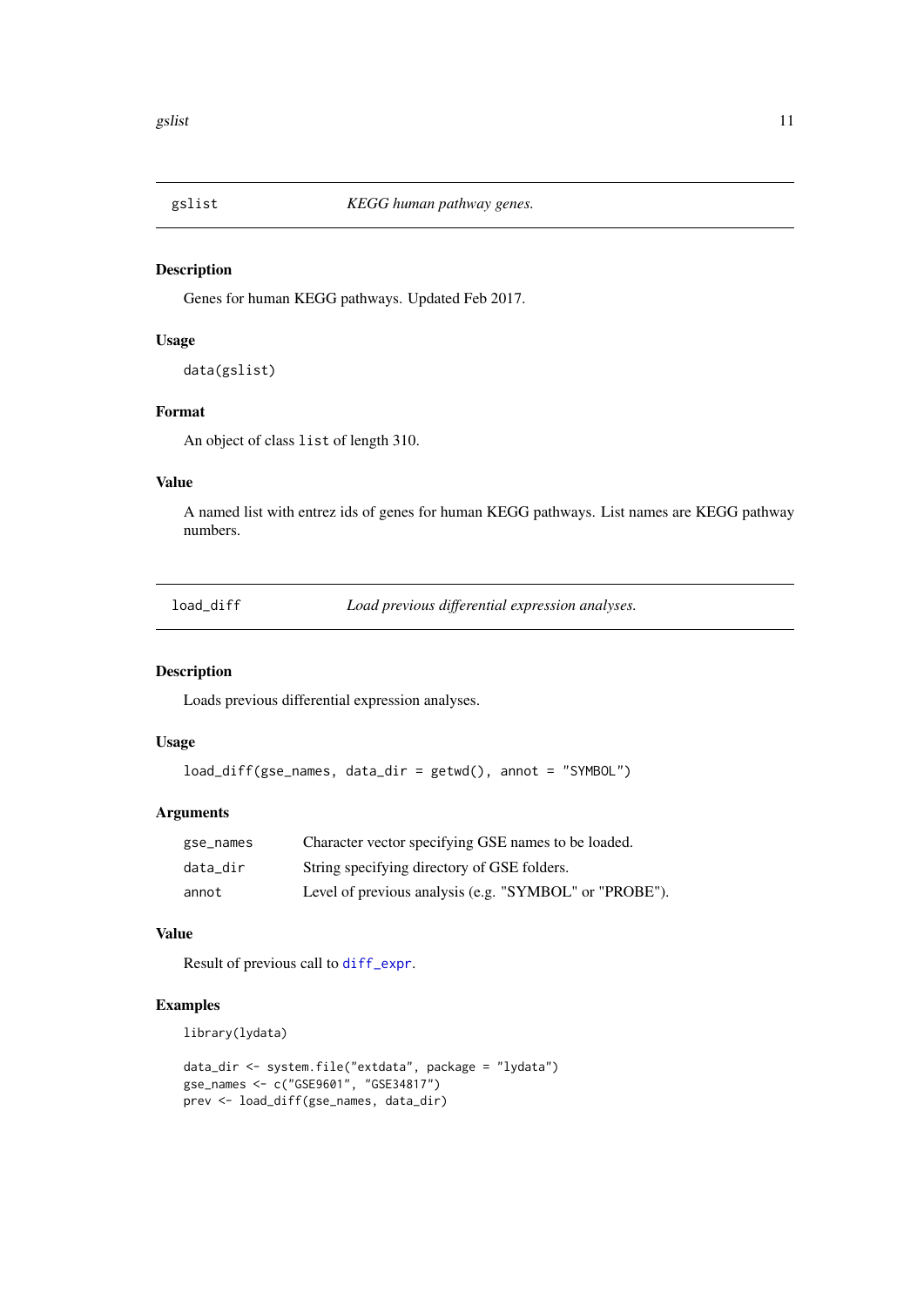<span id="page-11-2"></span><span id="page-11-0"></span>

Load previous pathway analyses.

#### Usage

```
load_path(gse_names, data_dir = getwd())
```
#### Arguments

| gse_names | Character vector of GSE names.               |
|-----------|----------------------------------------------|
| data dir  | String specifying directory for GSE folders. |

#### Value

Result of previous call to [diff\\_path](#page-5-1).

#### Examples

```
library(lydata)
# location of data
data_dir <- system.file("extdata", package = "lydata")
# gather GSE names
gse_names <- c("GSE9601", "GSE15069", "GSE50841", "GSE34817", "GSE29689")
# load previous pathway analyses
# path_anals <- load_path(gse_names, data_dir)
```
<span id="page-11-1"></span>load\_raw *Load and annotate raw data downloaded from GEO.*

#### Description

Loads and annotates raw data previously downloaded with [get\\_raw](#page-9-1). Supported platforms include Affymetrix, Agilent, and Illumina.

#### Usage

```
load_raw(gse_names, data_dir = getwd(), gpl_dir = "..",
 overwrite = FALSE, ensql = NULL)
```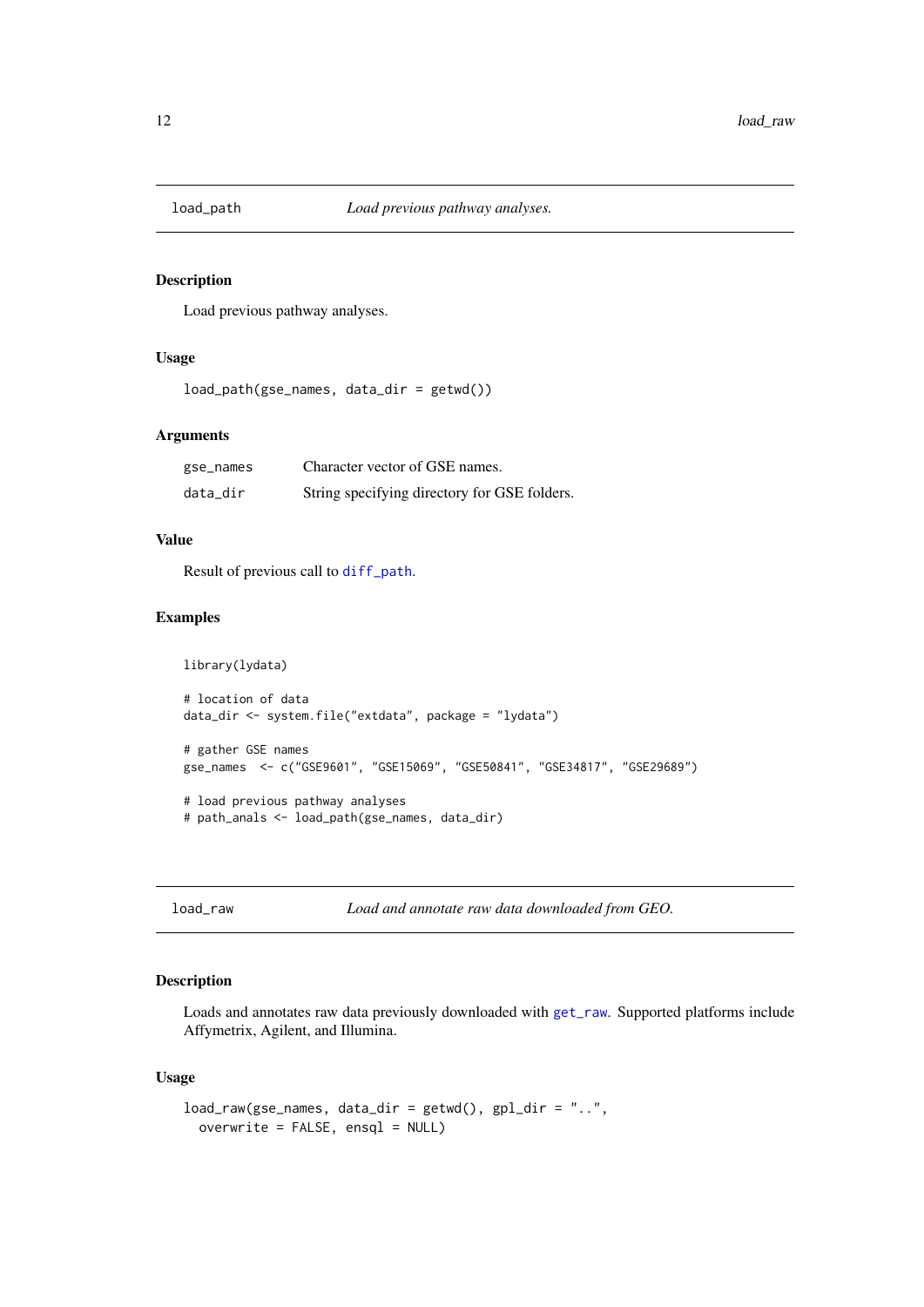#### <span id="page-12-0"></span>path\_meta 13

#### Arguments

| gse_names | Character vector of GSE names.                                                                         |
|-----------|--------------------------------------------------------------------------------------------------------|
| data_dir  | String specifying directory with GSE folders.                                                          |
| gpl_dir   | String specifying parent directory to search for previously downloaded GPL.soft<br>files.              |
| overwrite | Do you want to overwrite saved esets from previous load_raw?                                           |
| ensgl     | For development. Path to sqlite file with ENTREZID and SYMBOL columns<br>created in data-raw/entrezdt. |

#### Value

List of annotated esets.

#### Examples

```
library(lydata)
data_dir <- system.file("extdata", package = "lydata")
eset <- load_raw("GSE9601", data_dir = data_dir)
```
<span id="page-12-1"></span>path\_meta *Pathway p-value meta analysis.*

#### Description

Uses Fisher's method to combine p-values from PADOG pathway analyses.

#### Usage

```
path_meta(path_anals, ncores = parallel::detectCores(), nperm = ncores
 * 10000, by_source = FALSE)
```
#### Arguments

| path_anals | Previous result of diff_path, which can be reloaded using load_path.                         |  |
|------------|----------------------------------------------------------------------------------------------|--|
| ncores     | Number of cores to use. Default is all available.                                            |  |
| nperm      | Number of permutation to perform to calculate p-values.                                      |  |
| by_source  | Should seperate meta-analyses be performed for each tissue source added with<br>add_sources? |  |

#### Details

Permutation p-values are determined by shuffling pathway names associated with PADOG p-values prior to meta-analysis. Permutation p-values are then adjusted using the Benjamini & Hochberg method to obtain false discovery rates.

#### Value

A list of matrices, one for each tissue source. Each matrix contains a column of PADOG p-values for each contrast and permutation p- and fdr-values for the meta analysis.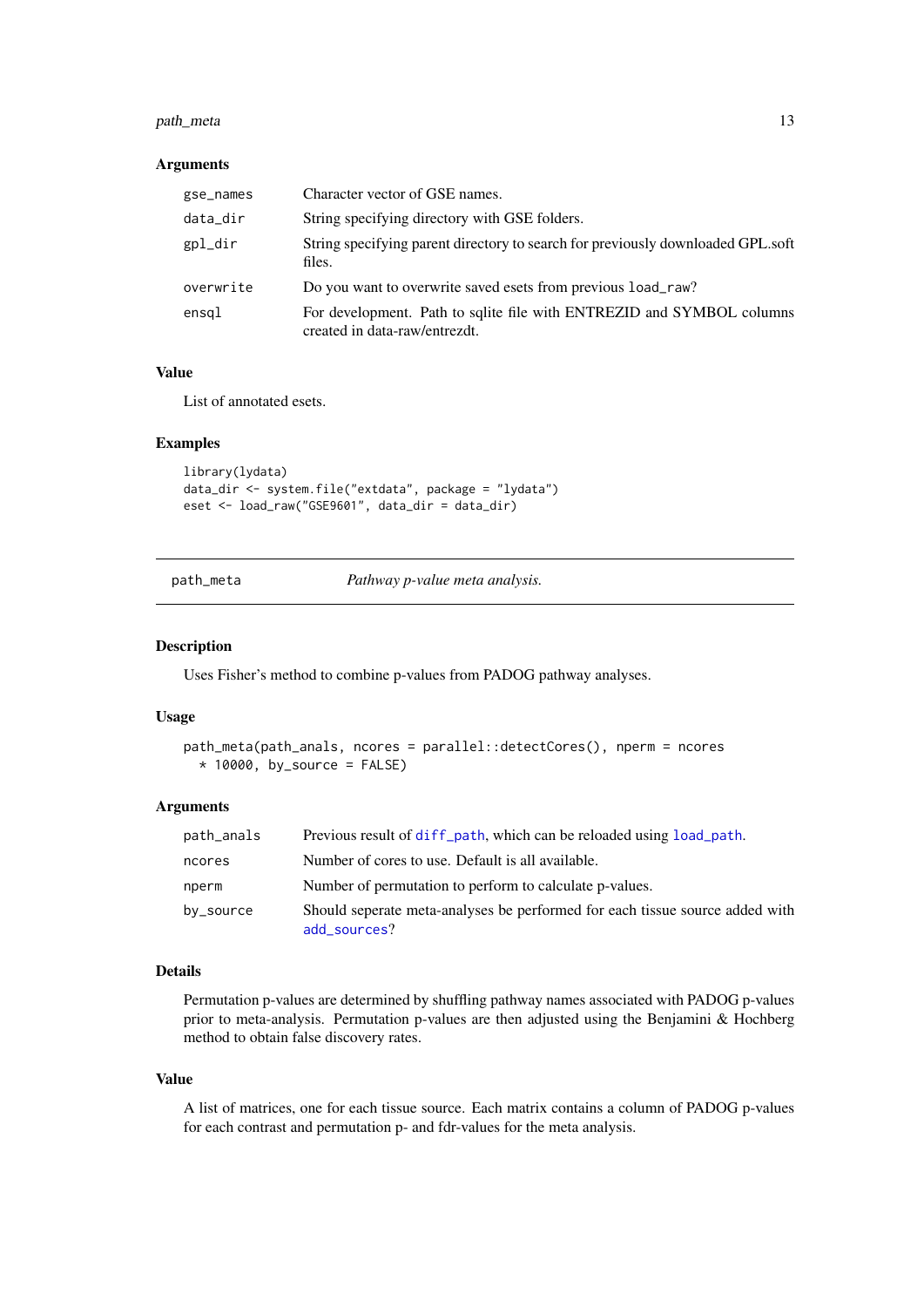#### See Also

[sumlog](#page-0-0), [padog](#page-0-0).

#### Examples

```
library(lydata)
# location of data
data_dir <- system.file("extdata", package = "lydata")
# gather GSE names
gse_names <- c("GSE9601", "GSE15069", "GSE50841", "GSE34817", "GSE29689")
# load previous pathway analyses
# path_anals <- load_path(gse_names, data_dir)
# perform pathway meta analysis
# path_res <- path_meta(path_anals, ncores = 1, nperm = 100)
```
setup\_prev *Setup selections when many samples.*

#### Description

Function is useful when number of samples makes manual selection with [diff\\_expr](#page-3-1) error prone and time-consuming. This is often true for large clinical data sets.

#### Usage

```
setup_prev(eset, contrasts)
```
#### Arguments

| eset      | List containing one expression set with pData 'group' and 'pairs' (optional)<br>columns. Name of eset should be the GSE name.                                |
|-----------|--------------------------------------------------------------------------------------------------------------------------------------------------------------|
| contrasts | Character vector specifying contrasts to analyse. Each contrast must take the<br>form "B-A" where both "B" and "A" are present in eset pData 'group' column. |
|           | "B" is the treatment group and "A" is the control group.                                                                                                     |

#### Value

List containing necessary information for prev\_anal parameter of [diff\\_expr](#page-3-1).

#### Examples

```
library(lydata)
library(Biobase)
# location of raw data
data_dir <- system.file("extdata", package = "lydata")
```
<span id="page-13-0"></span>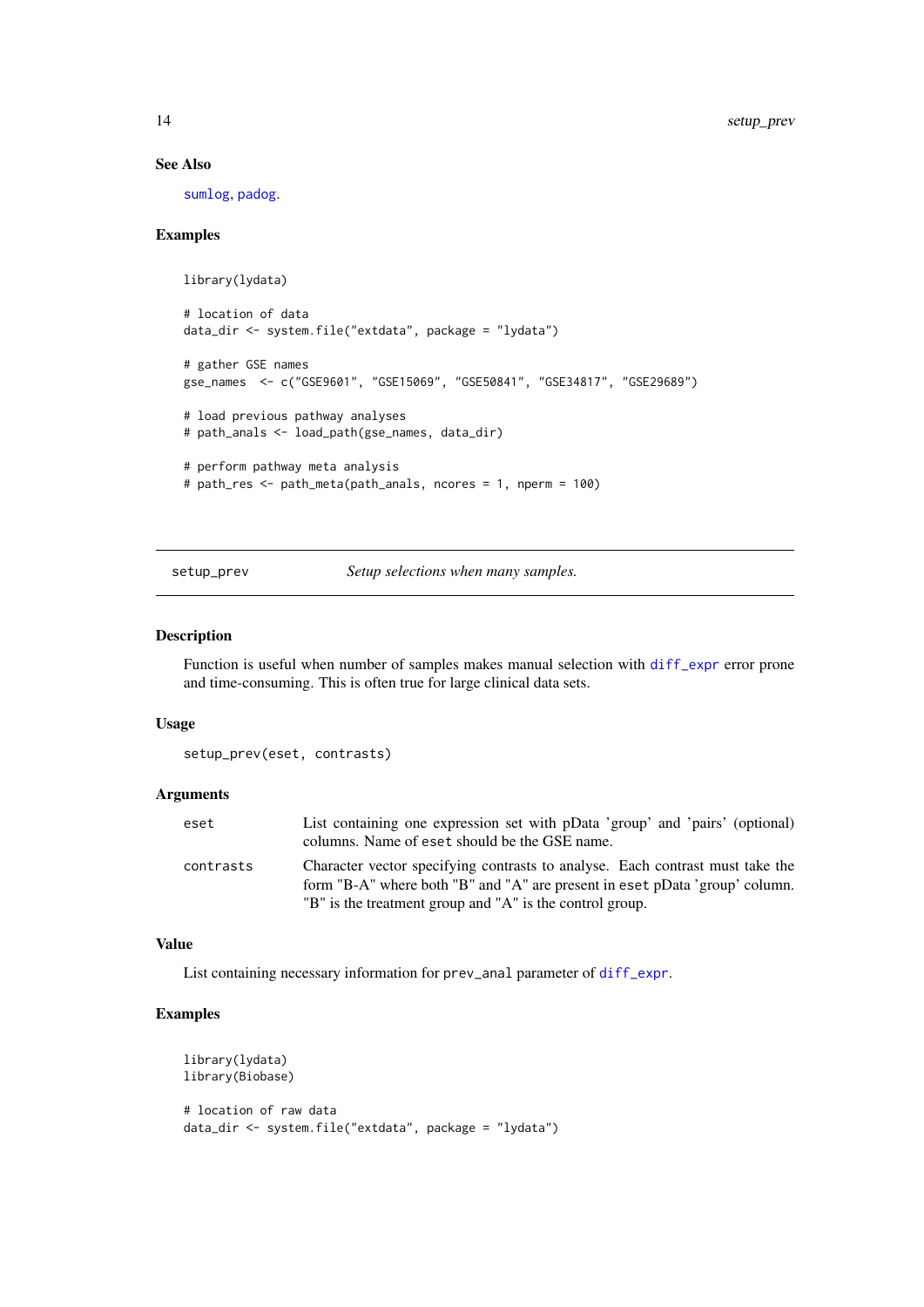#### <span id="page-14-0"></span>symbol\_annot 15

```
# load eset
gse_name <- c("GSE34817")
eset <- load_raw(gse_name, data_dir)
# inspect pData of eset
# View(pData(eset$GSE34817)) # if using RStudio
head(pData(eset$GSE34817)) # otherwise
# get group info from pData (differs based on eset)
group <- pData(eset$GSE34817)$characteristics_ch1.1
# make group names concise and valid
group <- gsub("treatment: ", "", group)
group <- make.names(group)
# add group to eset pData
pData(eset$GSE34817)$group <- group
# setup selections
sel <- setup_prev(eset, contrasts = "LY-DMSO")
# run differential expression analysis
# anal <- diff_expr(eset, data_dir, prev_anal = sel)
```
symbol\_annot *Add hgnc symbol to expression set.*

#### Description

Function first maps entrez gene ids to homologous human entrez gene ids and then to hgnc symbols.

#### Usage

```
symbol_annot(eset, gse_name = "", ensql = NULL)
```
#### Arguments

| eset     | Expression set to annotate.                                                                            |
|----------|--------------------------------------------------------------------------------------------------------|
| gse_name | GSE name for eset.                                                                                     |
| ensal    | For development. Path to sqlite file with ENTREZID and SYMBOL columns<br>created in data-raw/entrezdt. |

#### Details

Initial entrez gene ids are obtained from bioconductor annotation data packages or from feature data of supplied expression set. Homologous human entrez ids are obtained from homologene and then mapped to hgnc symbols using org.Hs.eg.db. Expression set is expanded if 1:many mappings occur.

#### Value

Expression set with hgnc symbols ("SYMBOL") and row names ("PROBE") added to fData slot.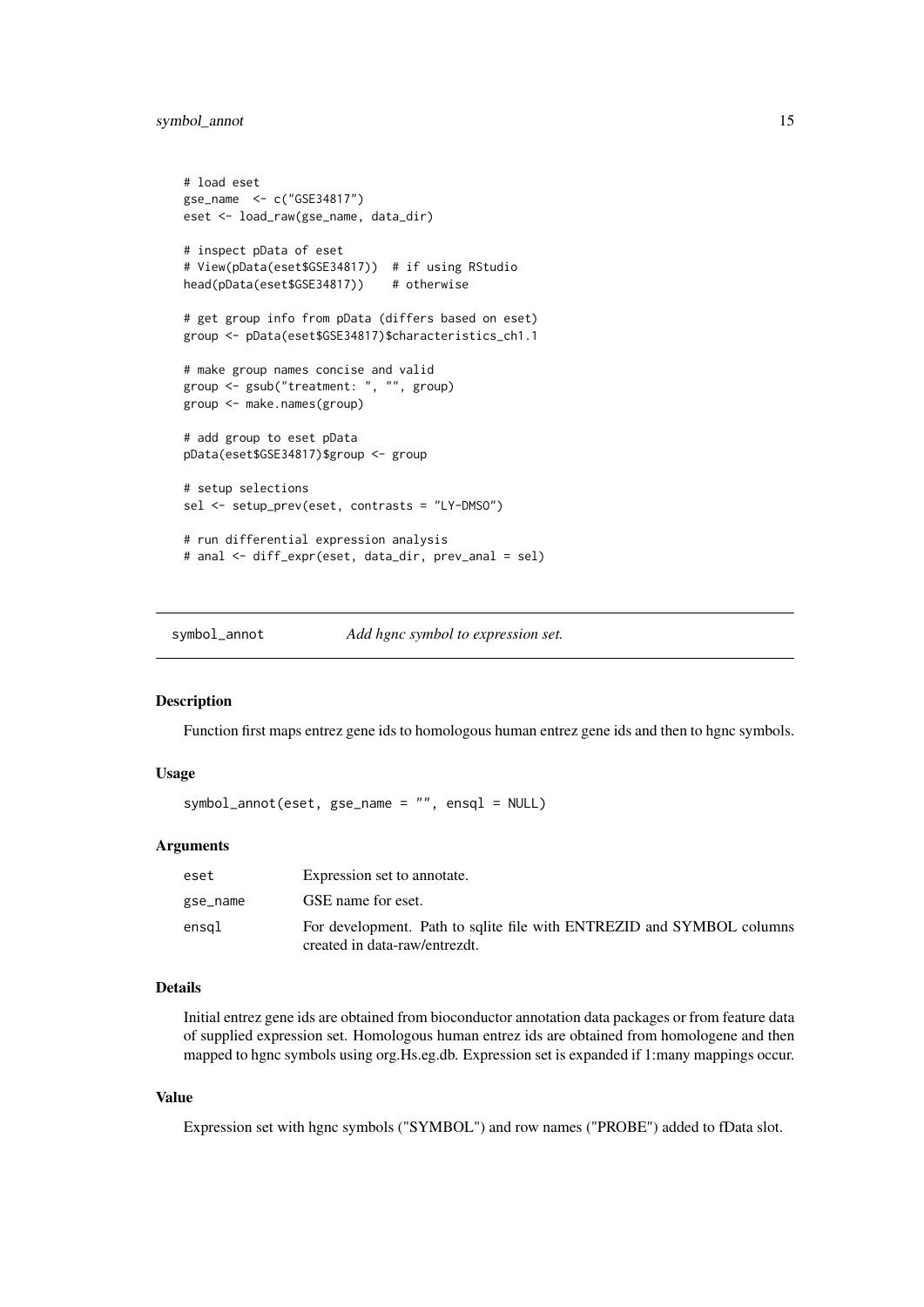#### See Also

[load\\_raw](#page-11-1).

#### Examples

```
library(lydata)
```

```
# location of raw data
data_dir <- system.file("extdata", package = "lydata")
# load eset
eset <- load_raw("GSE9601", data_dir)[[1]]
# annotate eset (need if load_raw failed to annotate)
eset <- symbol_annot(eset)
```
which\_max\_iqr *Get row indices of maximum IQR within annotation groups*

#### Description

Groups by group\_by and determines row with maximum IQR.

#### Usage

```
which_max_iqr(eset, groub_by, x = exprs(eset))
```
#### Arguments

| eset                      | ExpressionSet                              |
|---------------------------|--------------------------------------------|
| groub_by                  | Column in fData(eset) to group by          |
| $\boldsymbol{\mathsf{x}}$ | matrix of expression values to use for IQR |

#### Value

Integer vector of row numbers representing rows with the maximum IQR after grouping by group\_by

<span id="page-15-0"></span>